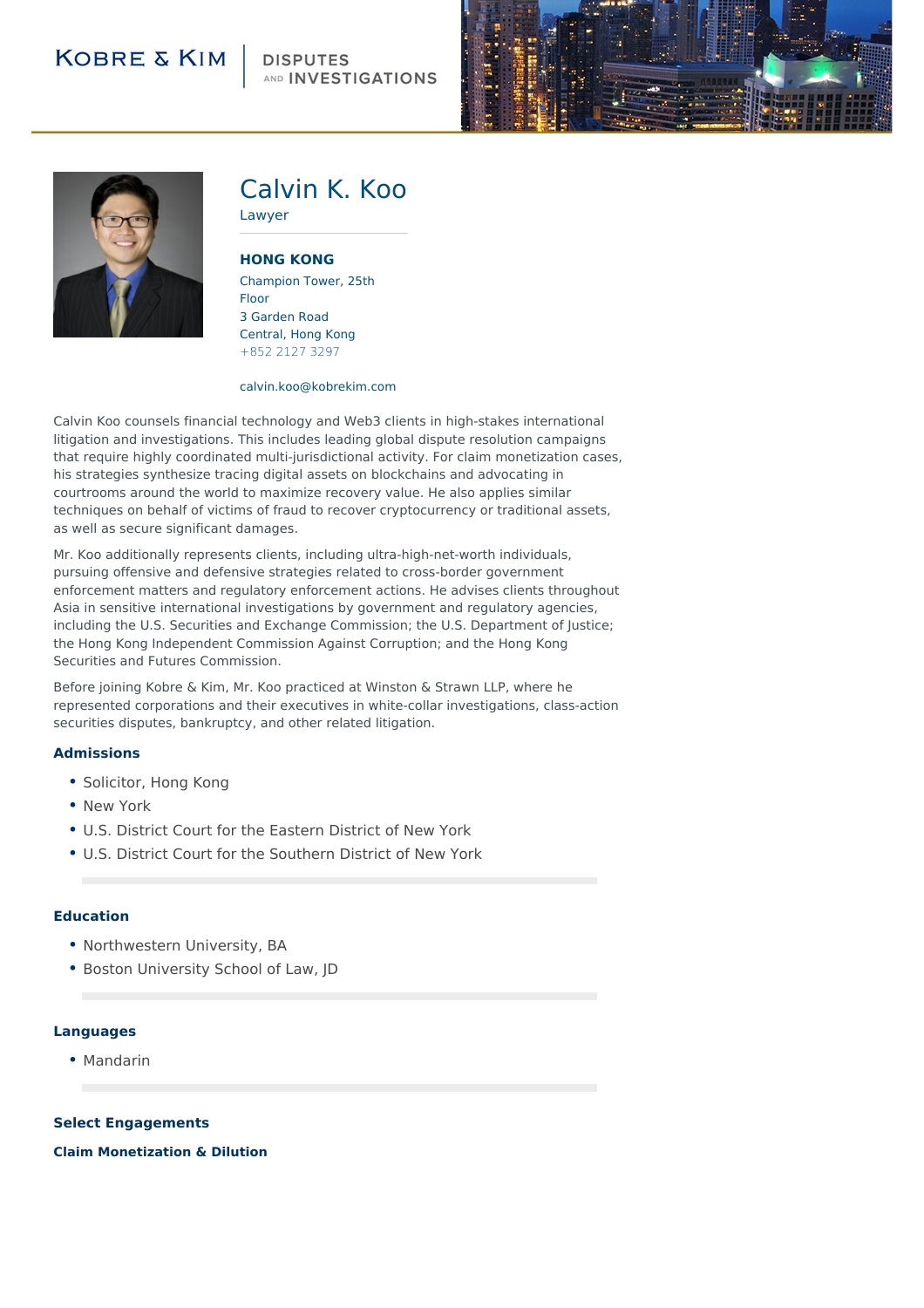- Representation of Web3 client in multiple lawsuits alleging cryptocurrency and trade secret misappropriation valued at over US\$50 million.
- Representation of high net worth individual victimized by fraud involving cryptocurrency payments including freezing and recovery strategies across multiple continents.
- Representation of Chinese creditors in an action against debtor billionaire to enforce arbitral award, including investigating debtor's potential fraudulent activity and reporting the same to relevant authorities.
- Representation of public company in claim dilution strategies including investigating creditor acting in bad faith and submitting associated complaint to relevant authority.
- Representation of a U.S. Federal Trade Commission receiver for several companies, administered in the U.S. District Court for the Central District of California, in designing and implementing international asset recovery strategies in HK and Australia in connection with recovering assets for victims of fraud.
- Representation of an international transportation company in pursuing a global asset recovery of US \$36 million+ arising out of an embezzlement scheme perpetrated by a former employee in Asia.

### **Government Enforcement Defense and Internal Investigations**

- Representation of an international businessman in global government enforcement defense and civil asset forfeiture matters arising out of alleged kleptocracy activity.
- Representation of a global investment firm in responding to Hong Kong Securities and Futures Commission (SFC) and Hong Kong Police disclosure orders that were issued on behalf of foreign authorities, including significantly narrowing the scope of the information provided.
- Representation of a Taiwan listed corporation's former executive in pursuing insolvency-related remedies in Hong Kong to uncover exonerating evidence for use in Taiwan criminal proceedings.
- Conducted an internal investigation in Malaysia of an international technology company's operations following allegations of employee misconduct.
- Representation of a senior officer of a U.S. investment bank in internal and related investigations by U.S. and Hong Kong authorities, including the U.S. Department of Justice (DOJ), the U.S. Securities and Exchange Commission (SEC), and the Hong Kong Independent Commission Against Corruption (ICAC), regarding alleged Foreign Corrupt Practices Act (FCPA) and Hong Kong corruption/bribery law violations by the investment bank in Asia.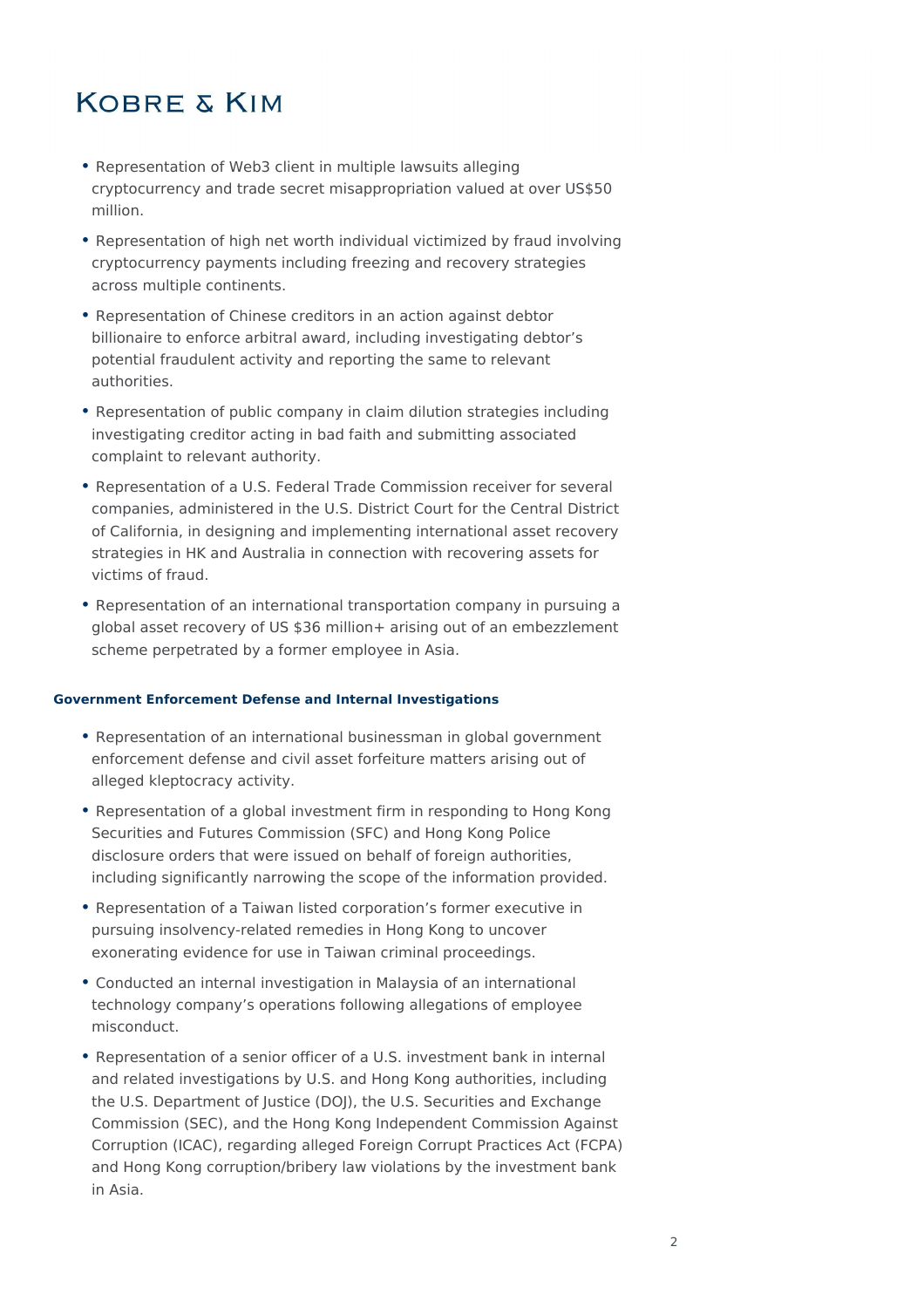- Representation of an Asia-based business executive in a multijurisdictional investigation, including by the DOJ and the SFC, involving allegations of fraud, bribery and money laundering.
- Representation of three senior employees in Shanghai, Taipei and Hong Kong who worked for a multinational engineering firm in responding to a "show cause" inquiry from the World Bank in connection to several World Bank-financed projects.
- Co-representation of a blockchain technology company in responding to an SEC subpoena regarding initial coin offerings.
- Representation of a Japan-based executive of an international financial institution in investigations being conducted by the SEC, the U.S. Commodity Futures Trading Commission (CFTC) and the DOJ into allegations of anti-competitive behavior related to derivatives products.
- Representation of an Asia-based business executive in connection with criminal charges filed by the DOJ for alleged FCPA violations stemming from work in the oil and gas industry.
- Representation of a former senior executive of a nutritional product manufacturer and distributor during an internal investigation into potential FCPA violations in China.
- Representation of the former chief financial officer of DHB Industries Inc., n/k/a Point Blank Solutions Inc., a body armor supplier, in securing a noncustodial sentence, having faced years in prison after pleading guilty in 2007 to her role in an alleged US \$200 million fraudulent scheme to inflate company earnings and profits.
- Conducted an internal investigation on behalf of the special committee of the board of directors for a major media publication into allegations of misconduct in the sale of overseas licensing rights, stemming from a whistleblower complaint.
- Conducted a highly sensitive internal investigation on behalf of a Macaubased gaming company relating to allegations of employee misconduct.

### **Cross-Border Commercial Disputes**

- Representation of an Australia headquartered oil and gas company in Hong Kong arbitration against its outbound investment adviser over breach of contract allegations.
- Representation of a Hong Kong-listed entity's director in connection with Hong Kong arbitration involving the listed company and a related SFC investigation.
- Representation of a large Chinese conglomerate in disputes subject to International Chamber of Commerce arbitration in Singapore arising out of an engineering, procurement and construction contract for the construction of a power plant in Latin America, with US \$700 million+ invested in the project.